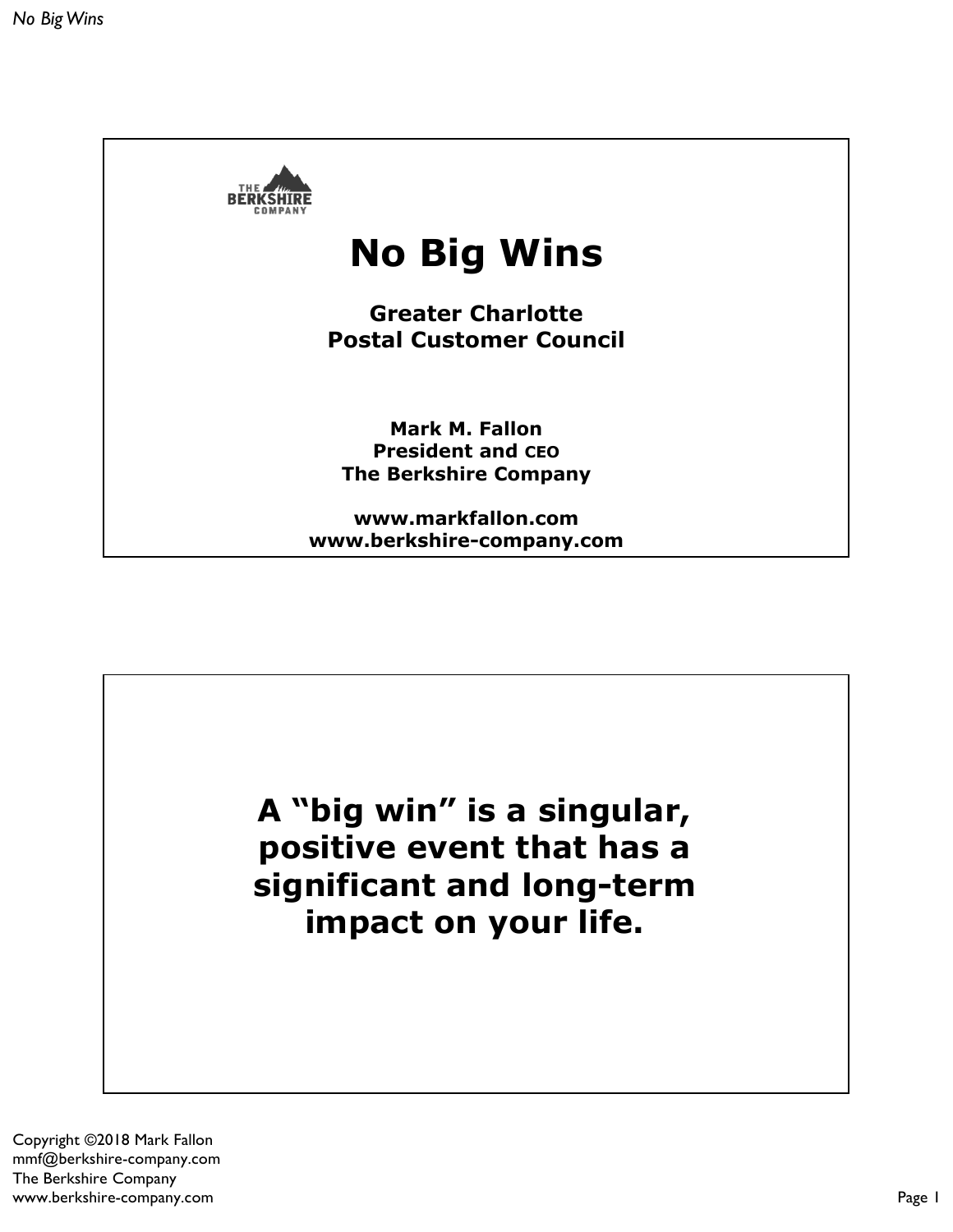

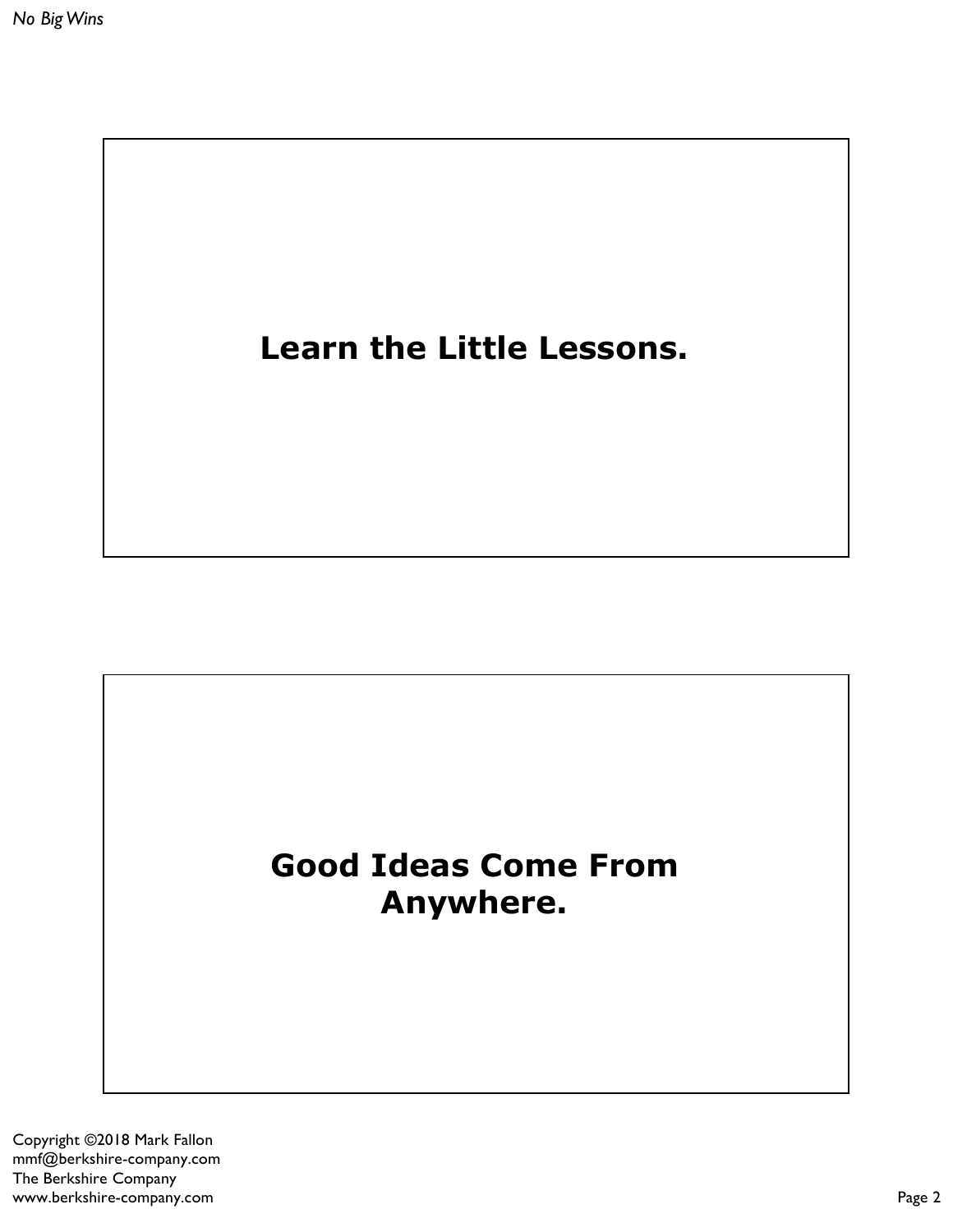**"I remind myself every morning: Nothing I say this day will teach me anything.**

**So, if I'm going to learn, I must do it by listening."**

**Larry King**

**Defend Your People.**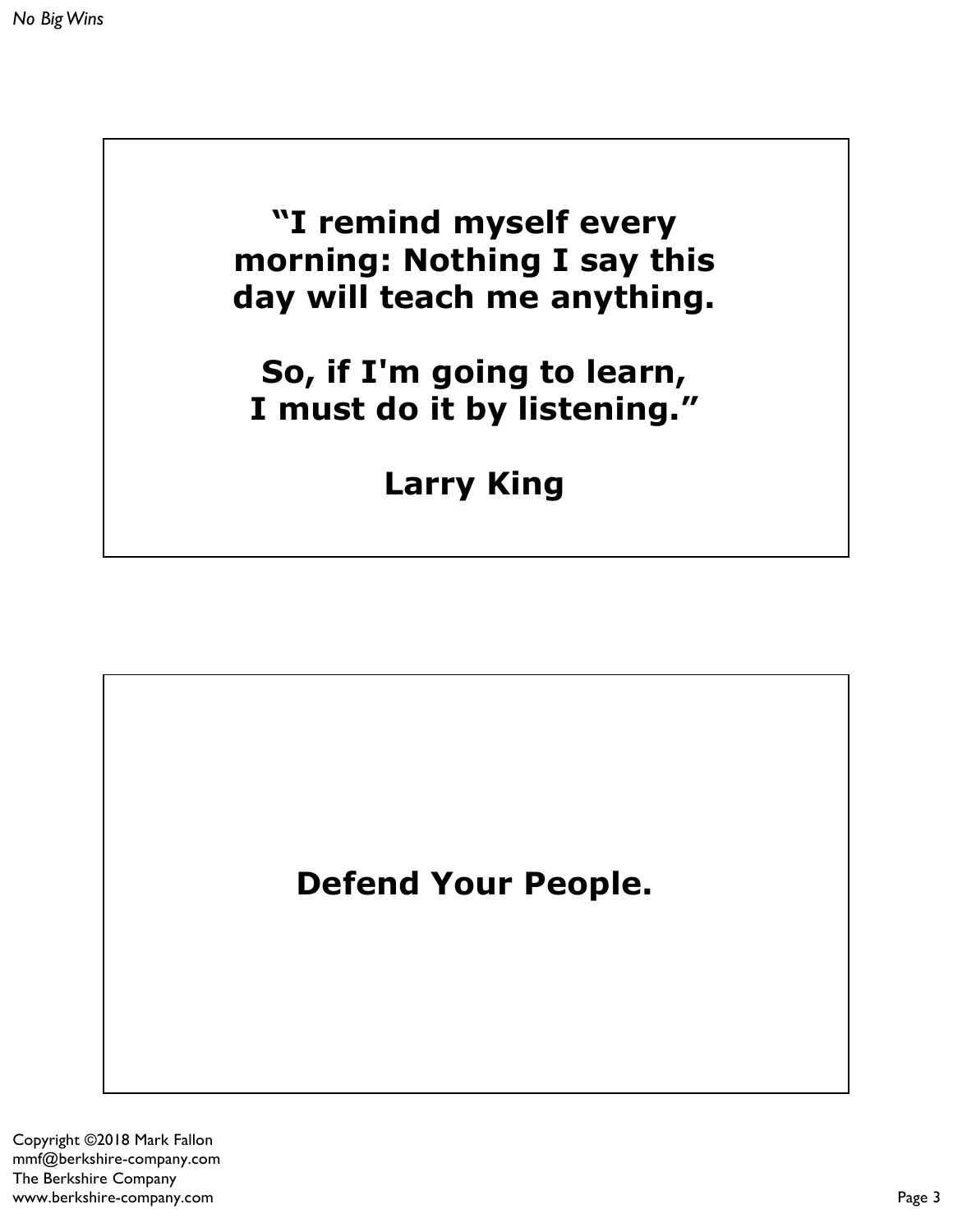**"Success is the result of perfection, hard work, learning from failure, loyalty to those for whom you work, and persistence."**

**General Colin Powell**



**Tom Peters**

Copyright ©2018 Mark Fallon mmf@berkshire-company.com The Berkshire Company www.berkshire-company.com Page 4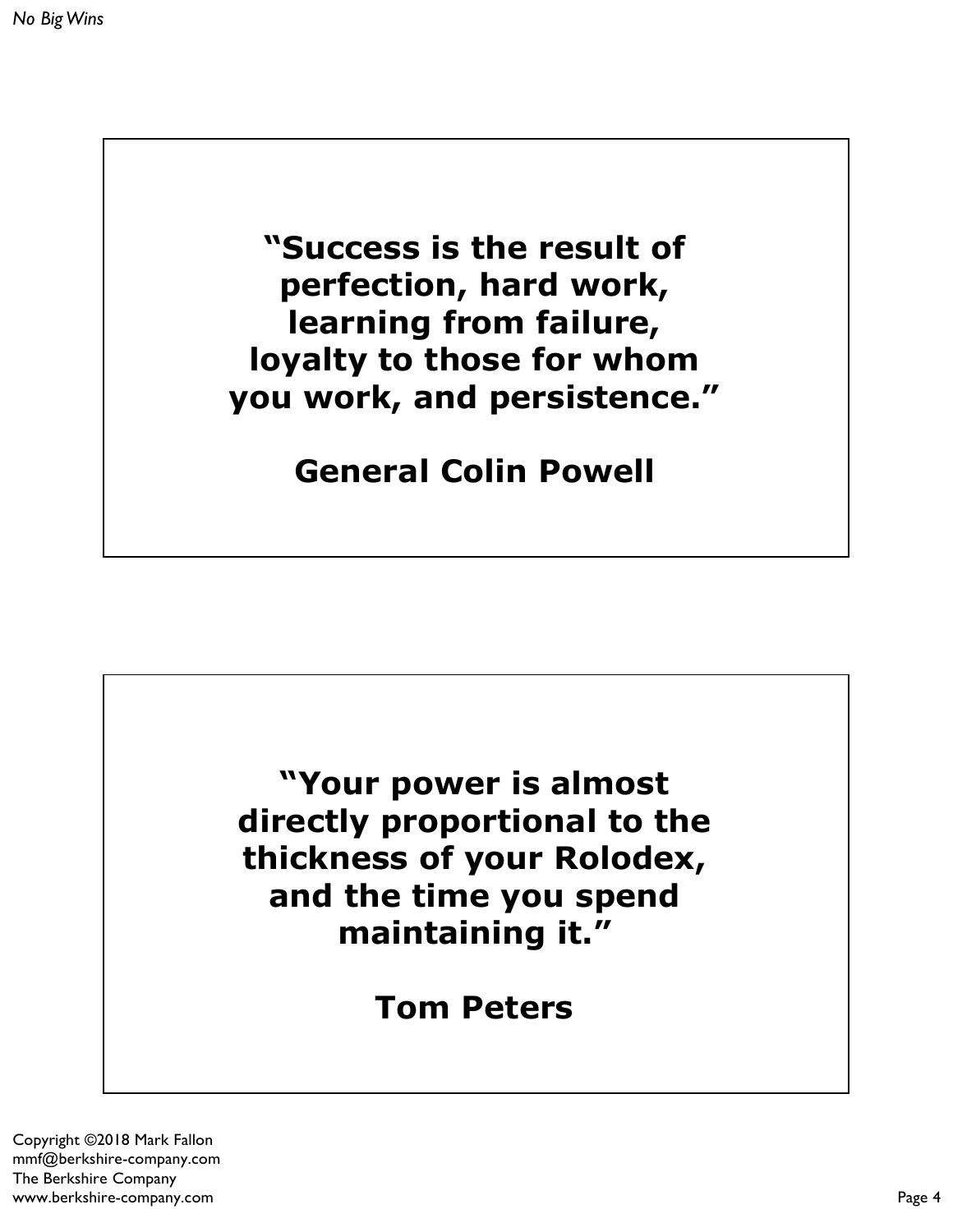



**Hamilton Holt**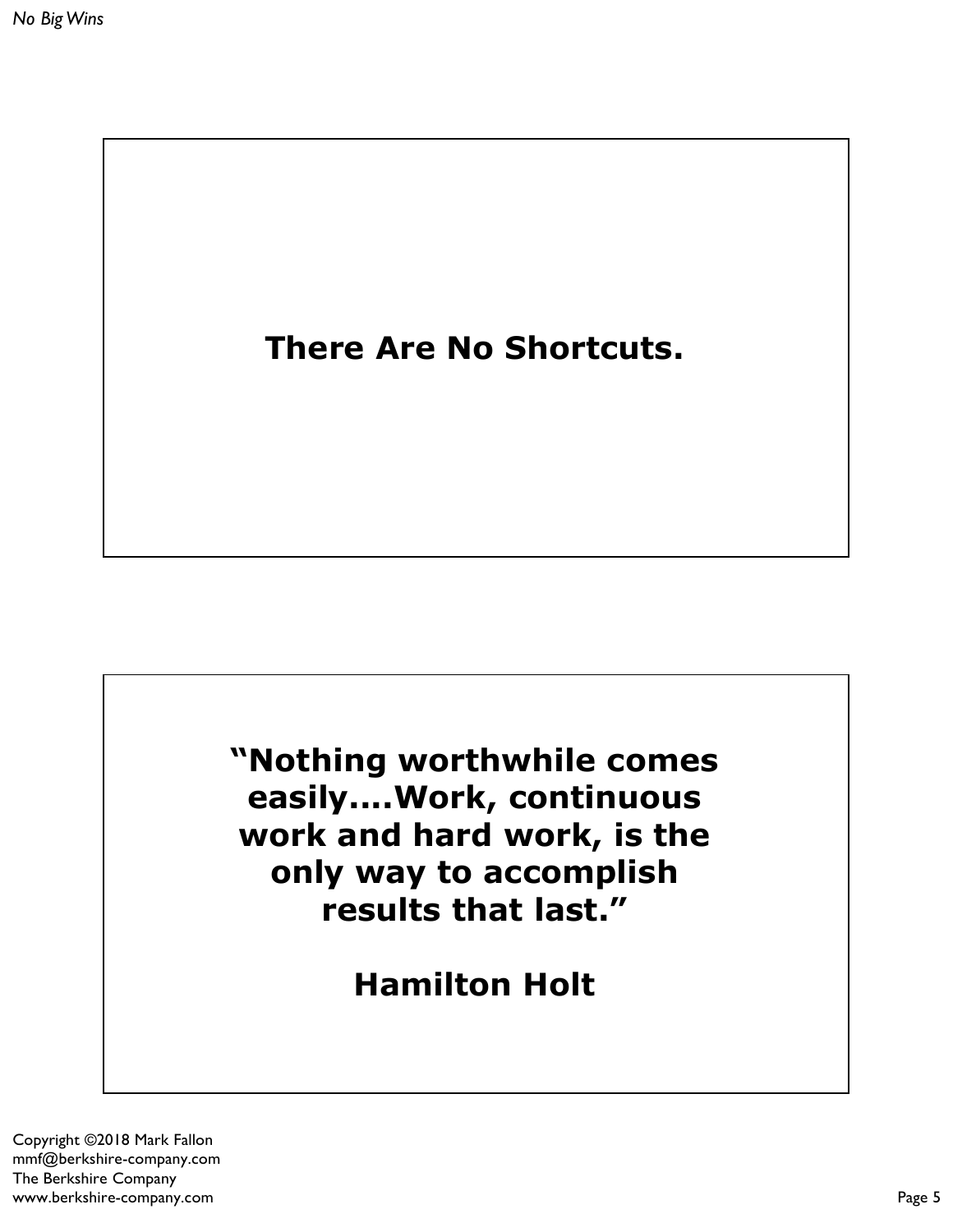

# **"In the depth of winter, I finally learned that within me there lay an invincible summer."**

**Albert Camus**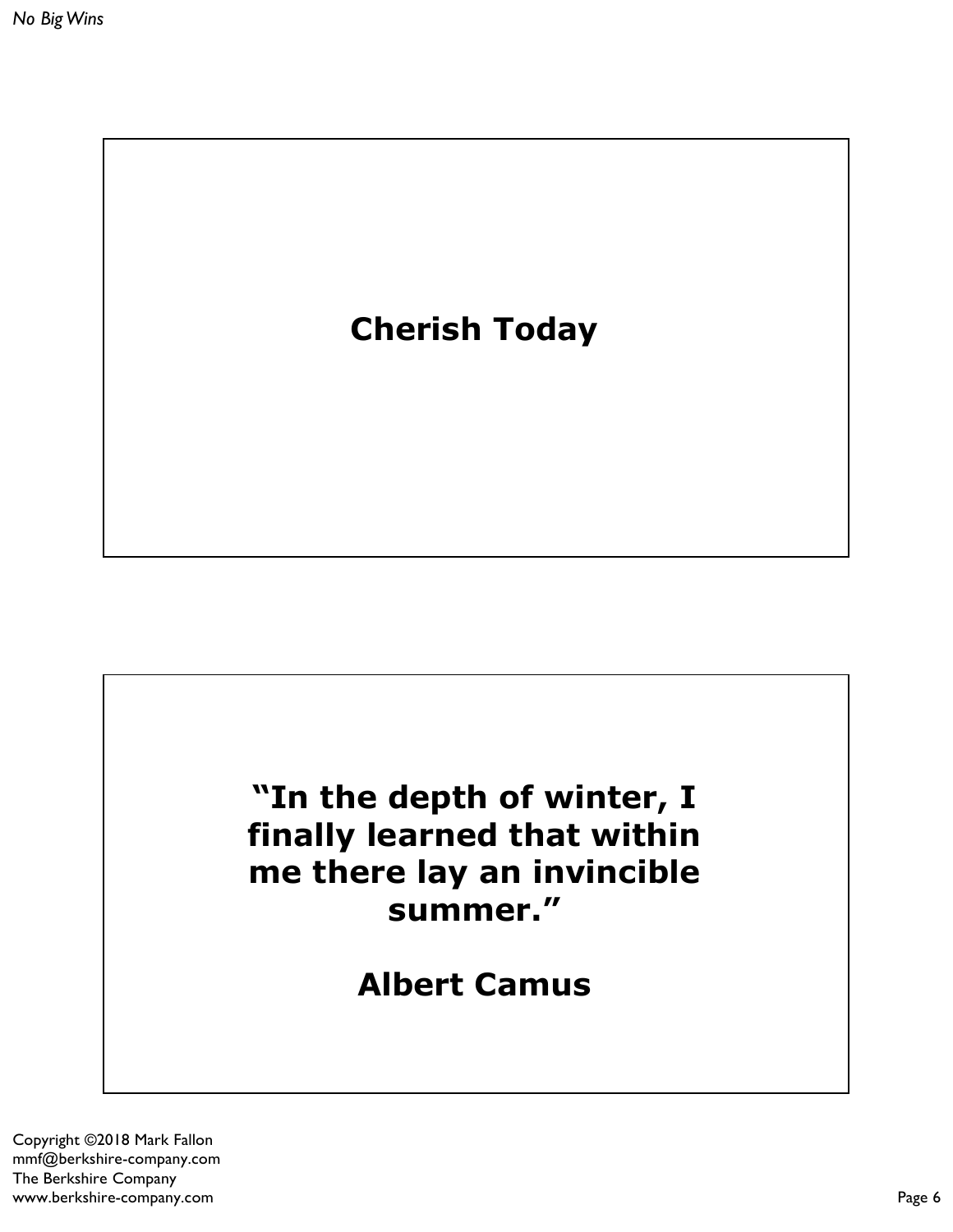# **Don't Take Yourself Too Seriously.**

## **"The human race has one really effective weapon, and that is laughter."**

**Mark Twain**

Copyright ©2018 Mark Fallon mmf@berkshire-company.com The Berkshire Company www.berkshire-company.com Page 7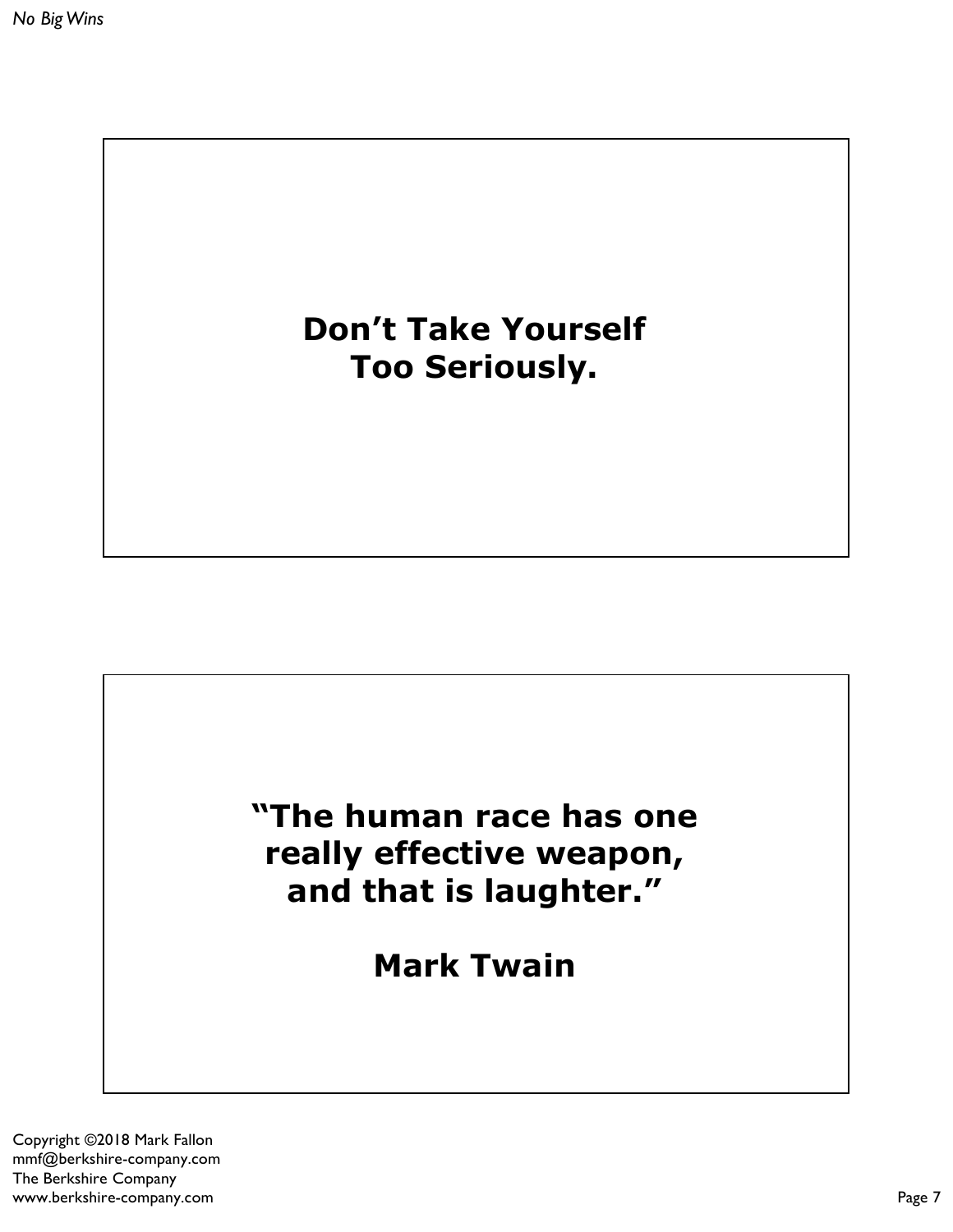

# **Love the Little Lessons.**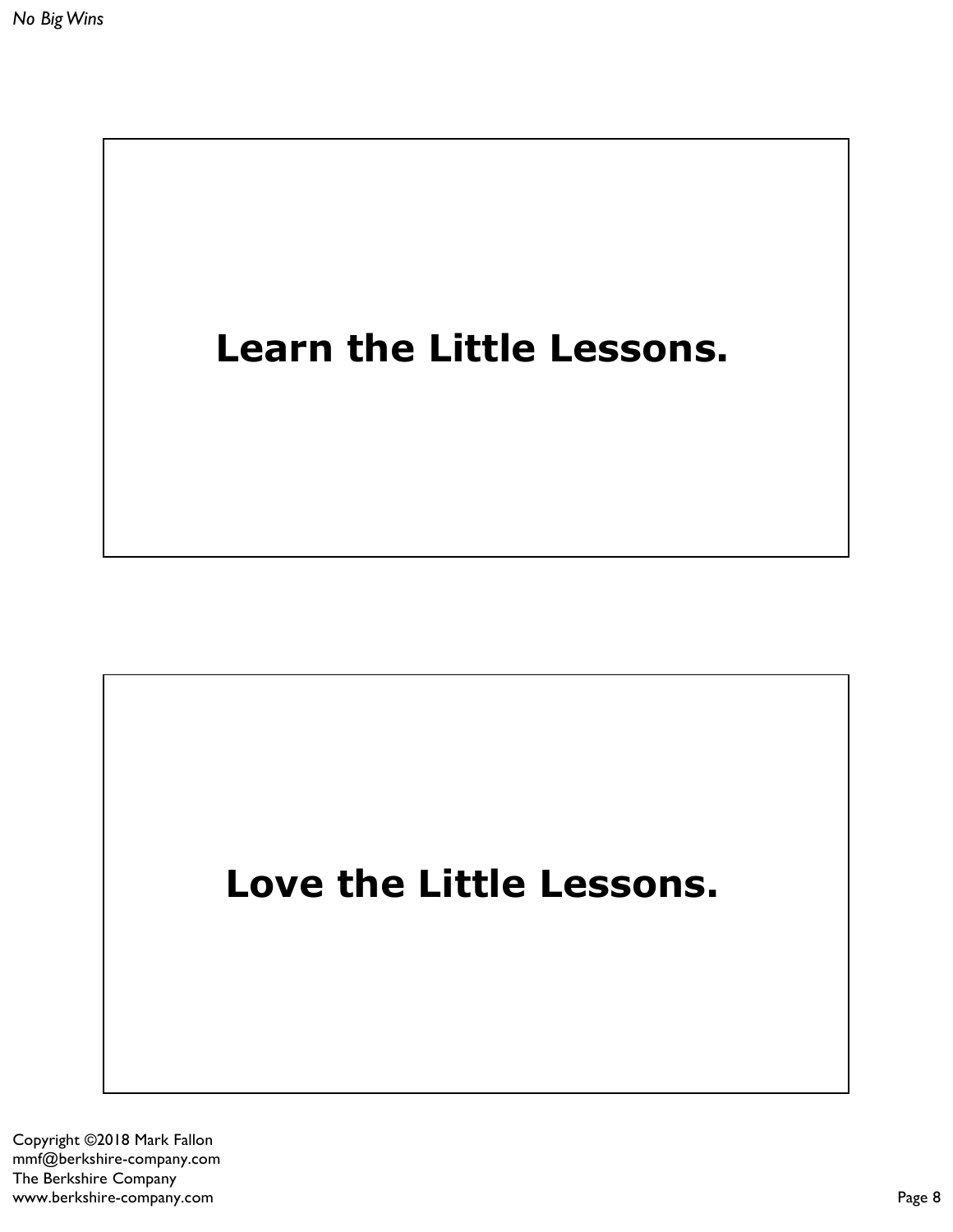

# **Thank you!**

Copyright ©2018 Mark Fallon mmf@berkshire-company.com The Berkshire Company www.berkshire-company.com Page 9